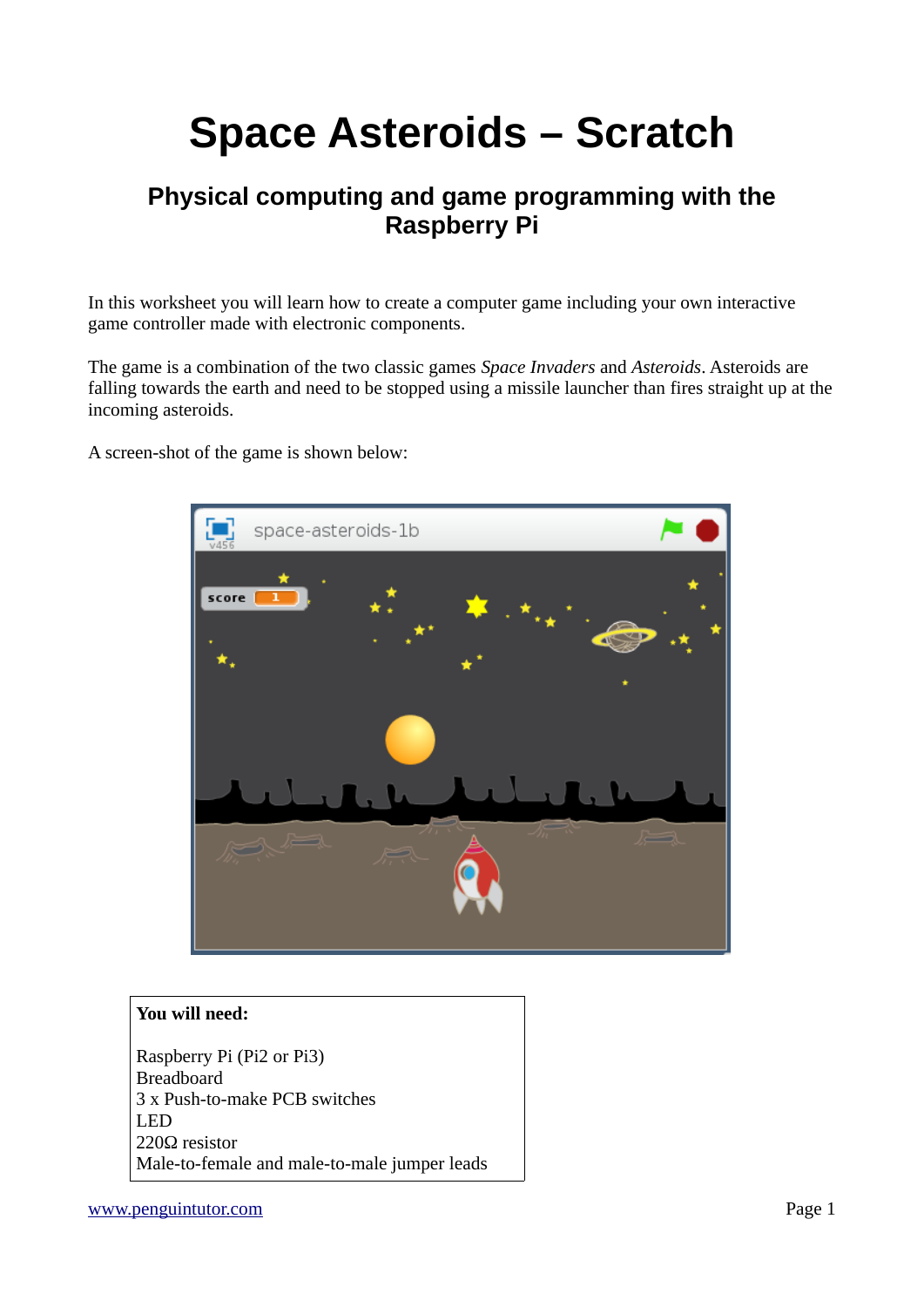# **Getting Started**

This version is based around Scratch 2, which can be launched from the programming menu on the Raspberry Pi.



First delete the cat sprite by right clicking and choosing delete. Add three new sprites using the New Sprite from Library button:



Choose the following (or any other suitable images): Sports  $\rightarrow$  Ball (call this asteroid), Transport  $\rightarrow$ Spaceship (call this launcher) and Things  $\rightarrow$  Star 2 and call that missile.





Alternatively there are three Sprite images which can be downloaded from from [www.penguintutor.com/space](http://www.penguintutor.com/space-asteroids)[asteroids.](http://www.penguintutor.com/space-asteroids)

Due to a bug in Scratch (causing the program to crash during create Sprite from file) then for now I suggest using three pre-installed sprites instead.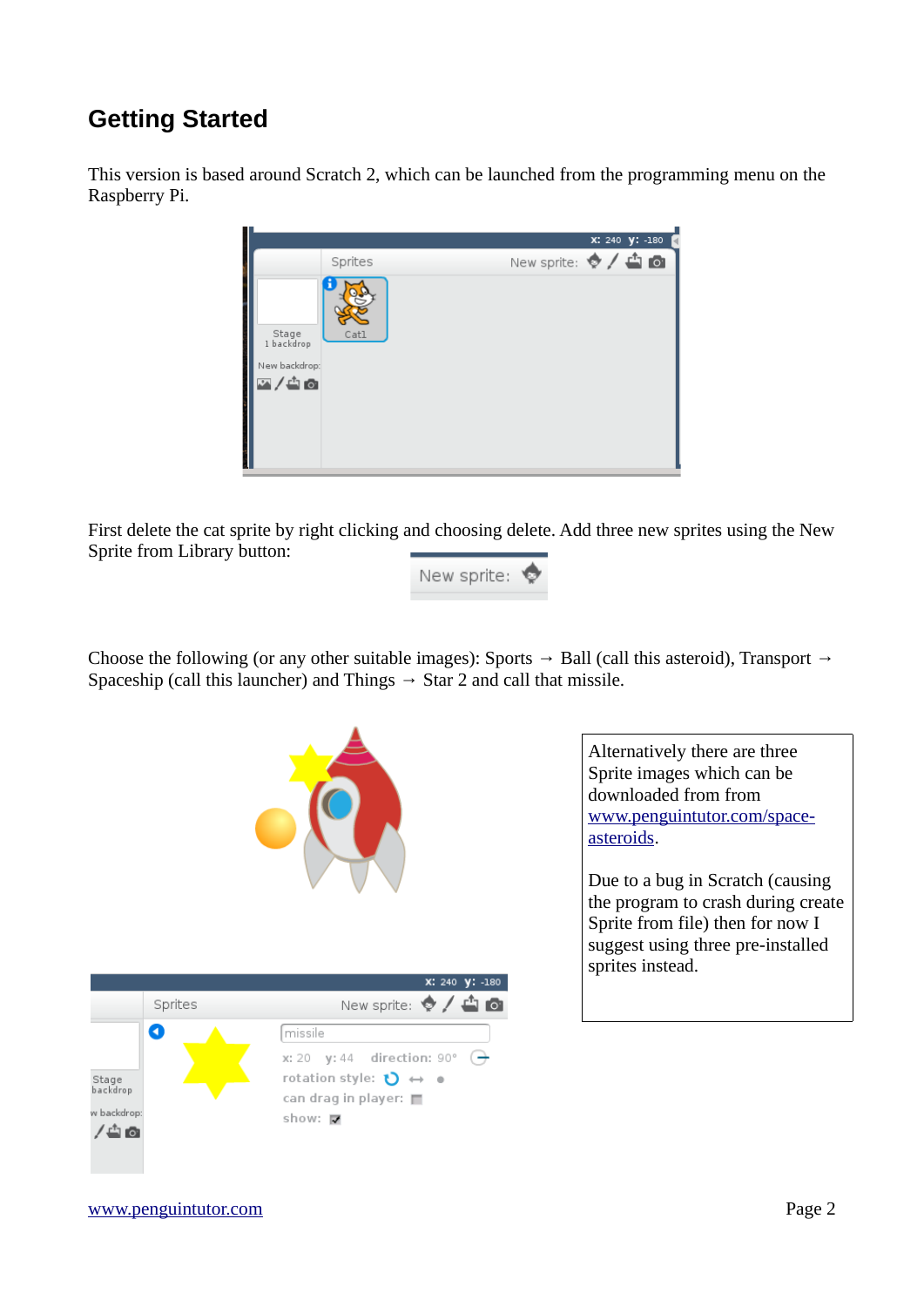You can now choose a suitable background using the stage, new backdrop button . I suggest the one named space.





Use the resize buttons to make the sprites appropriate sizes to each other as shown in the image below.



# **Controlling the launcher with the keyboard**

The launcher needs to move from side-to-side. First you will set this up using the keyboard and then add the electronics to create your own controller.

Click on the launcher sprite and then choose the scripts tab on the right hand side.

Create the code shown below (note that the different colour blocks corresponds with the categories that can be selected).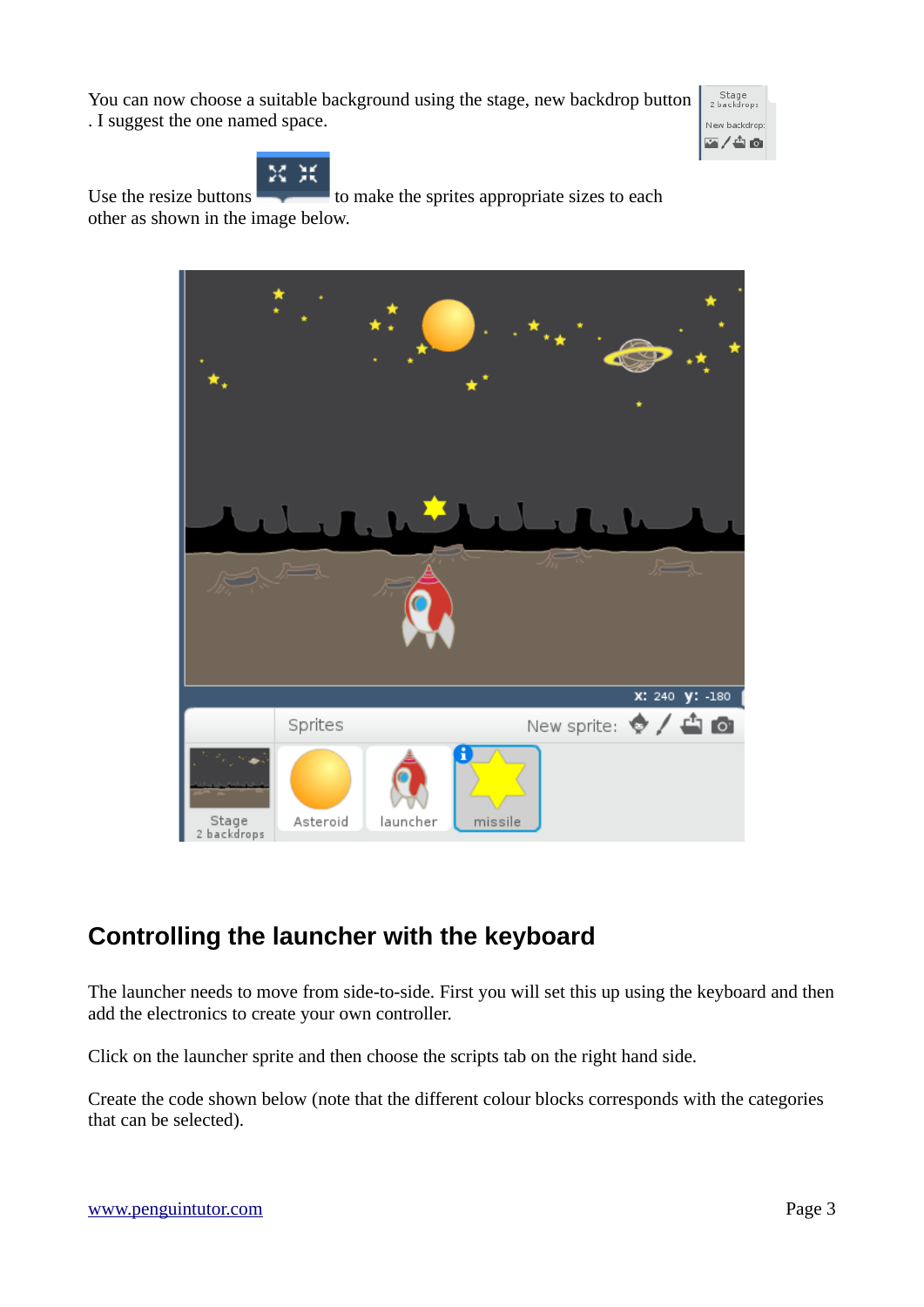

This code will run whenever the green flag (start program) is clicked. It sets the position of the launcher to the bottom middle and then loops forever moving left if the left-arrow is pressed and right if the right-arrow is pressed.

Scratch automatically stops when it reaches the side of the screen, so there is no need to add any code to check for that.

You should be able to test this by clicking on the green arrow above the stage and using the left and right arrow keys on your keyboard.

# **Adding the Electronic Switches**

You can now add the three buttons (switches) to the breadboard and connect them to the Raspberry Pi GPIO pins. There are two buttons to move the launcher left and right, which you will code up now and one to launch missiles which comes later.

Check you wire these correctly to the Raspberry Pi. The colour of the wires does not matter as long as they go to the correct position; for example the ground wire (shown as black) goes to the top row  $3<sup>rd</sup>$  pin from the left and the wire to the first switch (shown as yellow) goes to the bottom row  $2<sup>nd</sup>$  pin from the left.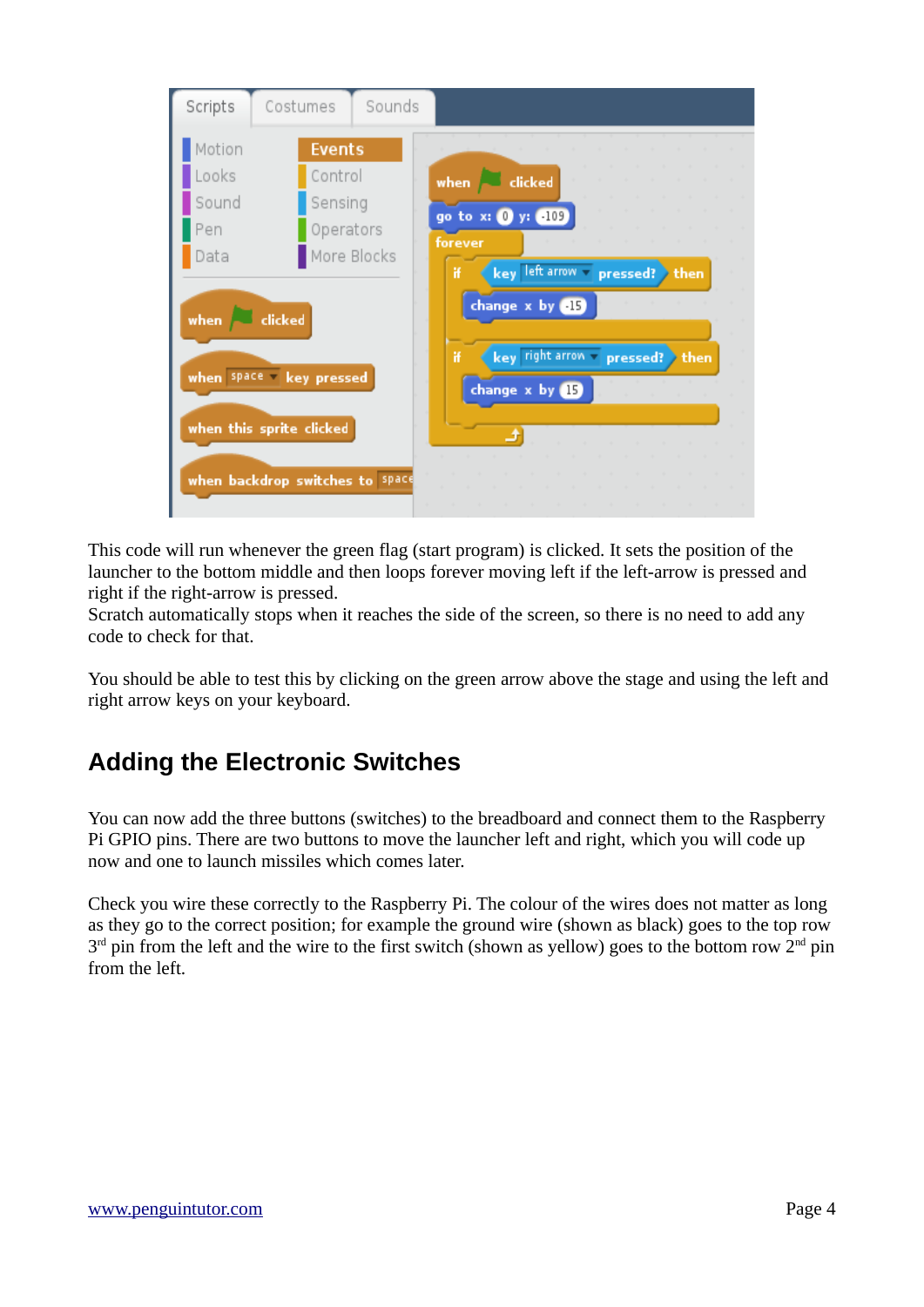

The switches connect the GPIO input pin down to ground (0v). The way that this works is due to an internal pull-up resistor inside the Raspberry Pi. When the switch is not pressed then the pull-up resistor (which is within the processor so cannot be seen) takes the input to a high voltage. When the button is pressed then it connects the input pin to ground which is at zero volts. As the resistance through the switch is much less than the pull-up resistor this sets the GPIO input pin to be a low value.

The Raspberry Pi records these as two values: Switch not pressed = High Switch pressed = Low

Once the circuit is wired together you can update the code to look for the High and Low values. First you need to enable the GPIO extension by clicking on the script category "More Blocks", then

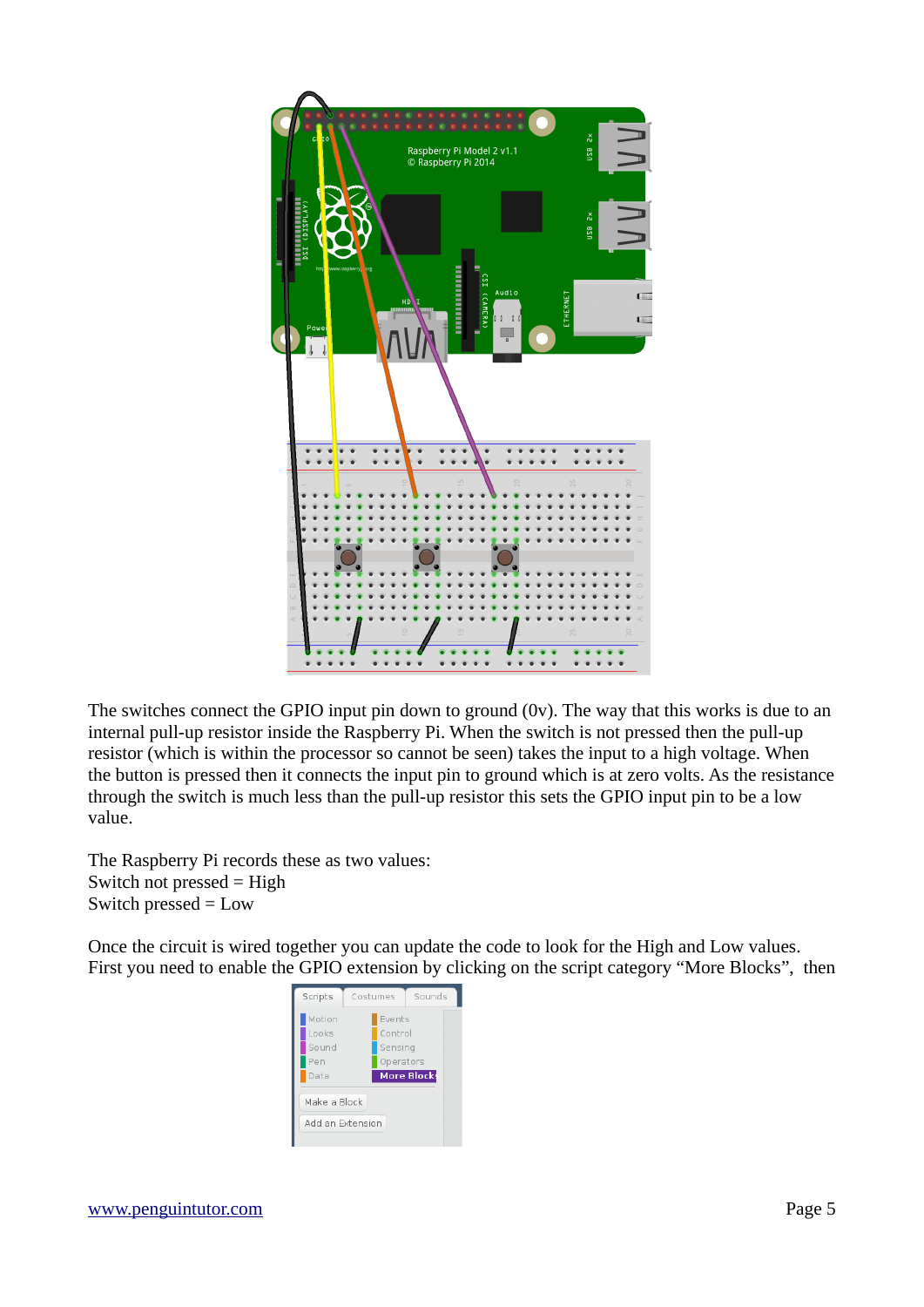click on "Add an Extension". Choose Pi GPIO and click OK (this only needs to be done once and then this is permanently enabled for this program).



This will add GPIO blocks to the "More Blocks" category. Next you need to tell the Raspberry Pi to treat those particular pins as inputs. You can then replace the existing keyboard sensing blocks with the GPIO block, or add an "OR" operator as I have done in the example below.

| when clicked                       |  |  |  |                     |  |          |  |  |      |  |
|------------------------------------|--|--|--|---------------------|--|----------|--|--|------|--|
| set gpio 2 to input                |  |  |  |                     |  |          |  |  |      |  |
| set gpio @ to input                |  |  |  |                     |  |          |  |  |      |  |
| go to x: 0 y: 4109                 |  |  |  |                     |  |          |  |  |      |  |
| forever                            |  |  |  |                     |  |          |  |  |      |  |
| key left arrow v pressed? or<br>Ħ. |  |  |  | not gpio 2          |  | is high? |  |  | then |  |
|                                    |  |  |  |                     |  |          |  |  |      |  |
| change x by <b>BB</b>              |  |  |  |                     |  |          |  |  |      |  |
| key right arrow = pressed? or<br>Ħ |  |  |  | not gpio 4 is high? |  |          |  |  | then |  |
| change x by 15                     |  |  |  |                     |  |          |  |  |      |  |

Also note that the NOT operator is used which turns the value to be the opposite. This is required to detect when the button is pressed which changes the value to Low. The NOT operator switches turns that around so it tests when the GPIO port is NOT High (ie. when it is Low).

The pins on the GPIO are labelled in terms of how they connect to the processor rather than the numbering on the Raspberry Pi. See [www.penguintutor.com/raspberrypi-gpio](http://www.penguintutor.com/raspberrypi-gpio) for more details.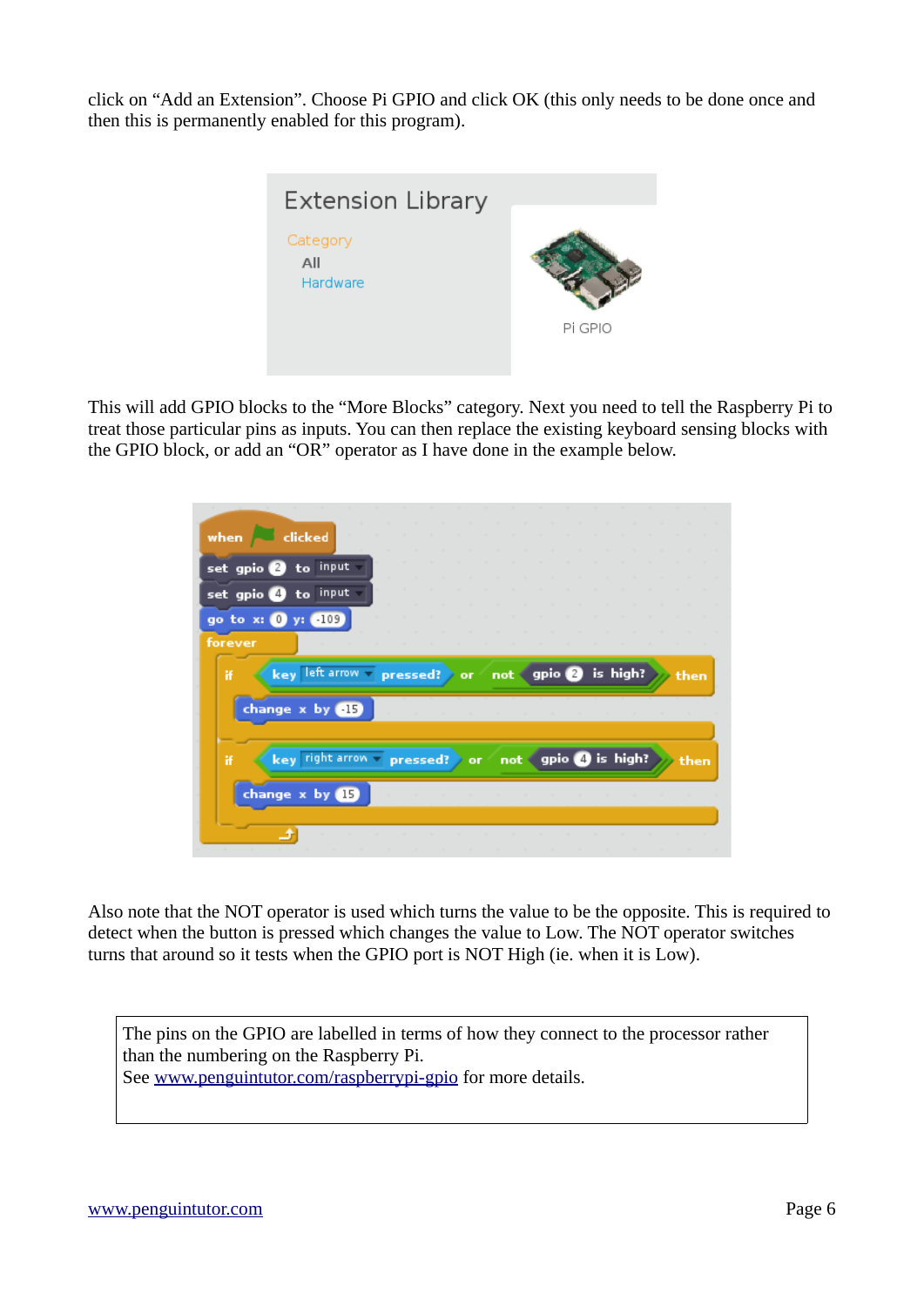# **Asteroids and Gravity**

At the moment the asteroid is just hanging in the air, but instead you need to add code to have gravity pull it down to earth.

This can be added by clicking onto the Asteroid and then going to the asteroid's script area. Then add the following code:

| ×                                                                                                               | and the company of the company of the company of the company of the company of the company of the company of the company of the company of the company of the company of the company of the company of the company of the comp |  | the contract of the contract of the contract of the contract of the contract of |  |
|-----------------------------------------------------------------------------------------------------------------|--------------------------------------------------------------------------------------------------------------------------------------------------------------------------------------------------------------------------------|--|---------------------------------------------------------------------------------|--|
| when clicked                                                                                                    |                                                                                                                                                                                                                                |  | the contract of the contract of the con-                                        |  |
|                                                                                                                 |                                                                                                                                                                                                                                |  | the contract of the contract of the                                             |  |
| go to $x: ①$ y: $150$                                                                                           |                                                                                                                                                                                                                                |  |                                                                                 |  |
| repeat until $(y$ position $) = 11/0$                                                                           |                                                                                                                                                                                                                                |  |                                                                                 |  |
|                                                                                                                 |                                                                                                                                                                                                                                |  |                                                                                 |  |
| change y by 4                                                                                                   |                                                                                                                                                                                                                                |  |                                                                                 |  |
|                                                                                                                 |                                                                                                                                                                                                                                |  |                                                                                 |  |
|                                                                                                                 |                                                                                                                                                                                                                                |  |                                                                                 |  |
|                                                                                                                 |                                                                                                                                                                                                                                |  |                                                                                 |  |
| Game Over! for 2 secs<br>say.                                                                                   |                                                                                                                                                                                                                                |  | a ka                                                                            |  |
|                                                                                                                 | And the state of the state of the state of the state of the state of the state of the state of the state of the                                                                                                                |  |                                                                                 |  |
| stop all -                                                                                                      |                                                                                                                                                                                                                                |  |                                                                                 |  |
| And the state of the state of the state of the state of the state of the state of the state of the state of the |                                                                                                                                                                                                                                |  |                                                                                 |  |
| the contract of the contract of the contract of the contract of the contract of the contract of the contract of |                                                                                                                                                                                                                                |  |                                                                                 |  |

This places the asteroid in the top middle position. It then has a loop which will keep running until the asteroid reaches the bottom of the screen. During the loop the asteroid will keep moving down by 4 steps at a time.

When the asteroid reaches the bottom then it will say game over and then stop the game.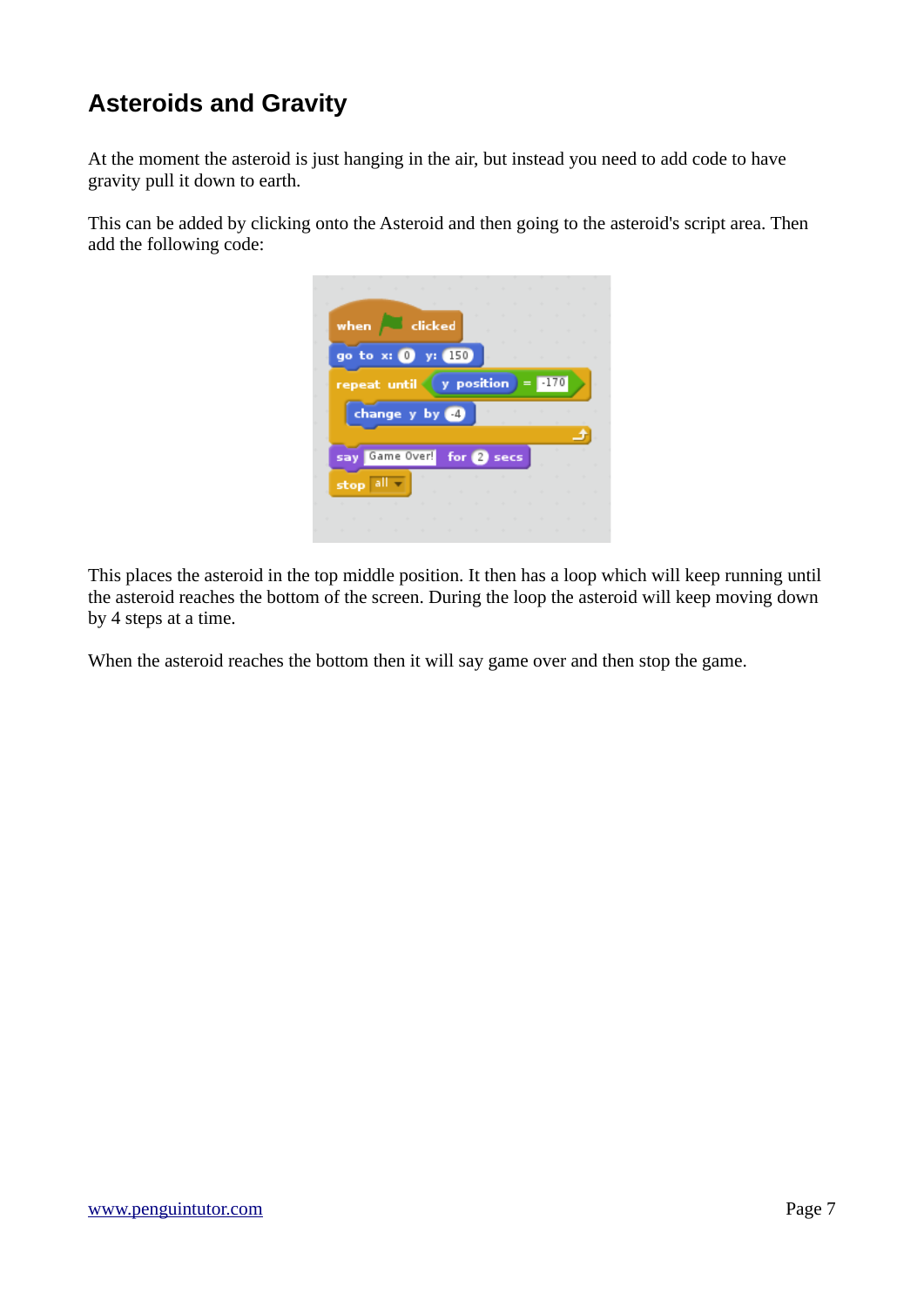# **Adding the missile**

you now need some way of firing a missile at the asteroid. This needs changes to both the launcher scripts, so that it can fire the missile and to the missile itself. Start by clicking on the launcher and editing the previous script to add the parts related to the missile as below:

| when clicked                                                        |      |
|---------------------------------------------------------------------|------|
| set gpio a to input                                                 |      |
| set gpio 8 to input                                                 |      |
| set gpio @ to input                                                 |      |
| go to x: 0 y: 4109                                                  |      |
| forever                                                             |      |
| key left arrow = pressed? or<br>is high?<br>not gpio<br>Ħ           | then |
|                                                                     |      |
| change x by <b>BB</b>                                               |      |
|                                                                     |      |
| not gpio 4 is high?<br>key right arrow - pressed? or<br>Ħ           | then |
|                                                                     |      |
|                                                                     |      |
| change x by B                                                       |      |
|                                                                     |      |
| gpio 8 is high?<br>key space pressed?<br>Ħ<br>not 4<br>∤ or<br>then |      |
| broadcast fire missile v                                            |      |
|                                                                     |      |

Most of this is similar to the code used to detect the left and right buttons. The new thing is the "broadcast" block. The broadcast is used in Scratch to send a message between scripts that are running on different sprites, in this case from the launcher to the missile. When you add the broadcast block then you need to first choose "new message ..." and type in the message "fire missile".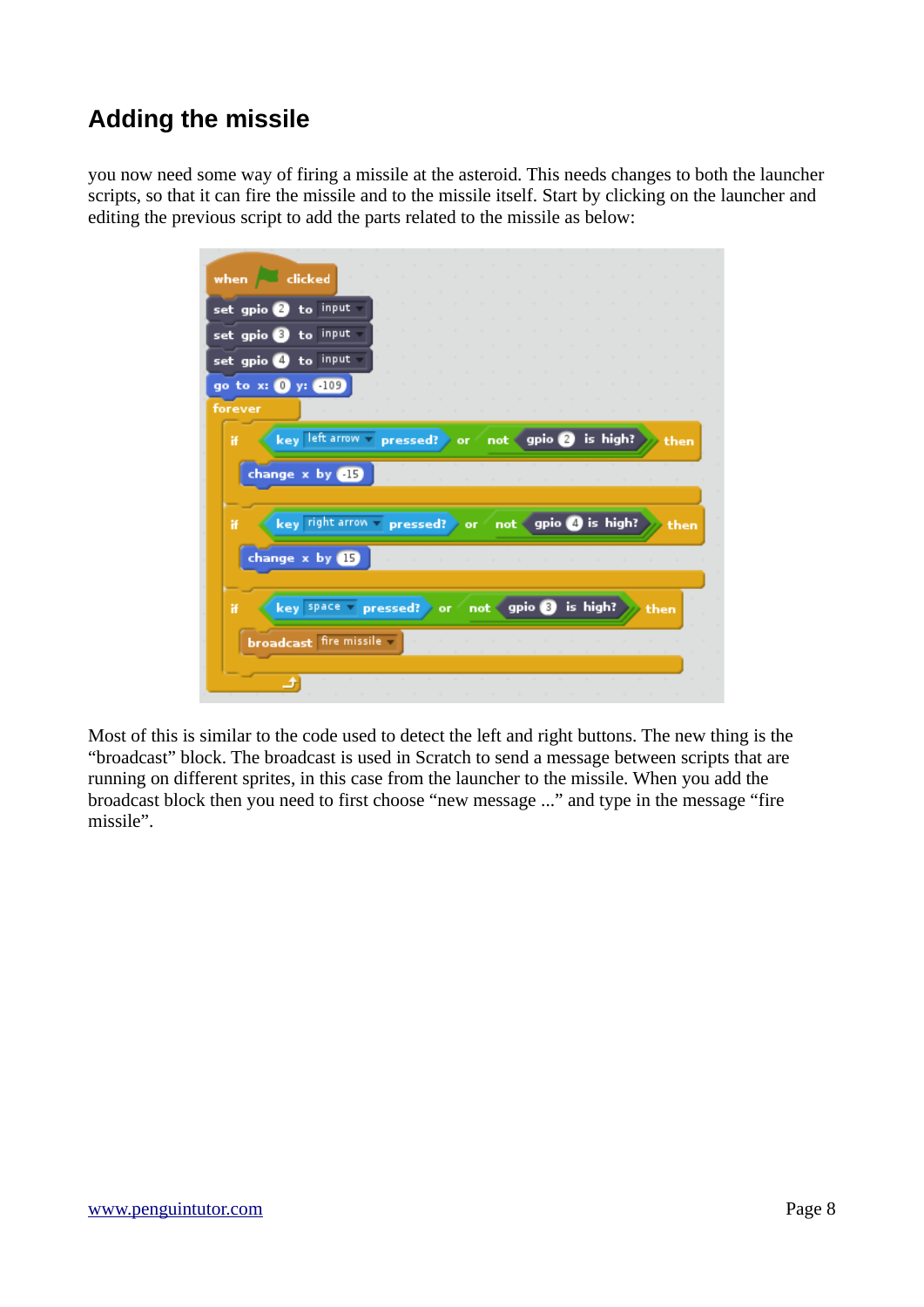One extra thing we are going to need is a variable which will keep track of whether the missile has been fired or not. This will prevent us from launching a missile until the previous one has gone off the screen or hit an asteroid. To create the variable go to the missile sprite and in the script tab choose data and add Make a Variable.

| Scripts                                 | Costumes<br>Sounds                                                                                                                                                                                                             |  |
|-----------------------------------------|--------------------------------------------------------------------------------------------------------------------------------------------------------------------------------------------------------------------------------|--|
| Motion<br>Looks<br>Sound<br>Pen<br>Data | Events<br>and the state of the state of the state of the state of the state of the state of the state of the state of the<br>Control<br>Sensing<br>Operators<br>More Blocks<br>the contract of the contract of the contract of |  |
| Make a Variable                         | New Variable                                                                                                                                                                                                                   |  |
| Make a List                             | Variable name: fired                                                                                                                                                                                                           |  |
|                                         | $\bigcirc$ For all sprites $\bigcirc$ For this sprite only<br>Cancel<br>OK                                                                                                                                                     |  |
|                                         |                                                                                                                                                                                                                                |  |

Enter the variable name "fired" and select for this sprite only and then click OK.

By default the variable will be shown on the stage, but as this is an internal variable we don't want the user to see it, so untick the box next to the new variable.

| Data                                                              | More Blocks |
|-------------------------------------------------------------------|-------------|
| Make a Variable                                                   |             |
| fired                                                             |             |
| fired $\overline{\phantom{a}}$ to $\overline{\phantom{a}}$<br>set |             |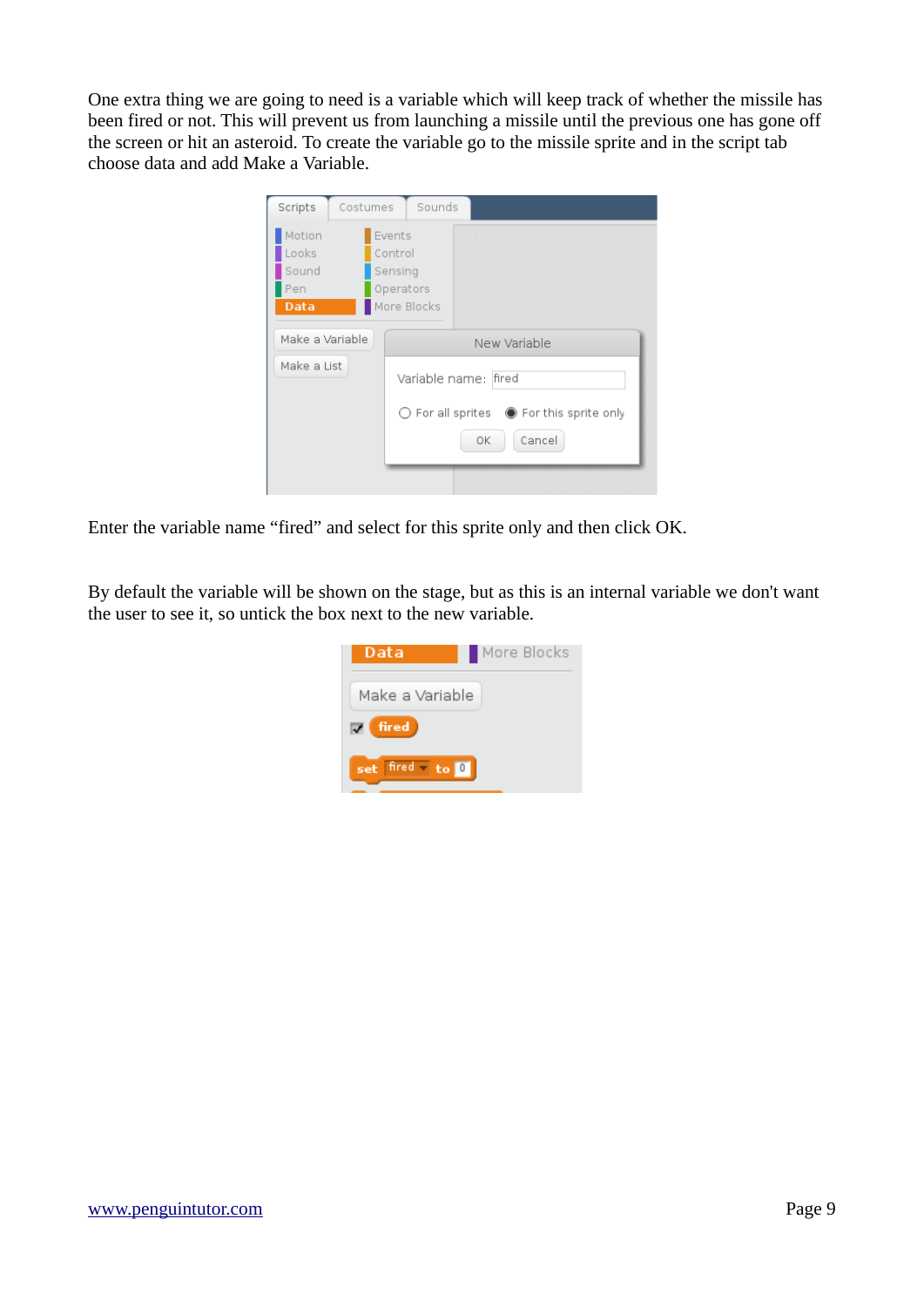Now add the following code into the missile's script area.

|         | when dicked                                                    |
|---------|----------------------------------------------------------------|
|         |                                                                |
| hide    |                                                                |
|         | set fired to 0                                                 |
|         |                                                                |
| forever |                                                                |
| Ħ       | fired $\overline{\phantom{a}}$ = $\overline{\phantom{a}}$ then |
|         | change y by <b>10</b>                                          |
|         | y position $>170$ then<br>Ħ                                    |
|         |                                                                |
|         | set fired - to 0                                               |
|         | hide                                                           |
|         |                                                                |
|         |                                                                |
|         | ⅎ                                                              |
|         |                                                                |
|         |                                                                |
|         | when I receive fire missile                                    |
| Ħ       | $first = 1$ then                                               |
|         | go to x:   x position = of launcher =<br>$-80$<br>y:           |
|         | show                                                           |
|         | set fired to I                                                 |
|         |                                                                |
|         |                                                                |
|         |                                                                |

The when **the clicked** block of code first hides the missile (we don't want to see it until it's been launched) and sets the fired status to 0 (not fired). It then runs a loop which first checks to see if the missile has been fired, in which case move it up the screen. It then checks to see if the new position is at the top of the screen, in which case it sets the fired back to 0 and hides the missile.

The block when I receive fire missile v runs whenever it receives the broadcast message from the launcher. Assuming the missile has not recently been fired, it then sets the position to be the top of the launcher, makes it visible and then sets the fired status to 1 (so now it will be moved up by the previous block of code).

# **Detecting a hit**

The next thing is to detect when the missile hits the asteroid. To implement this the code needs to updated on the missile and the asteroid sprites so that it can trigger a new asteroid once the previous one is destroyed. You will once again need to add a new broadcast message to communicate between the two sprites.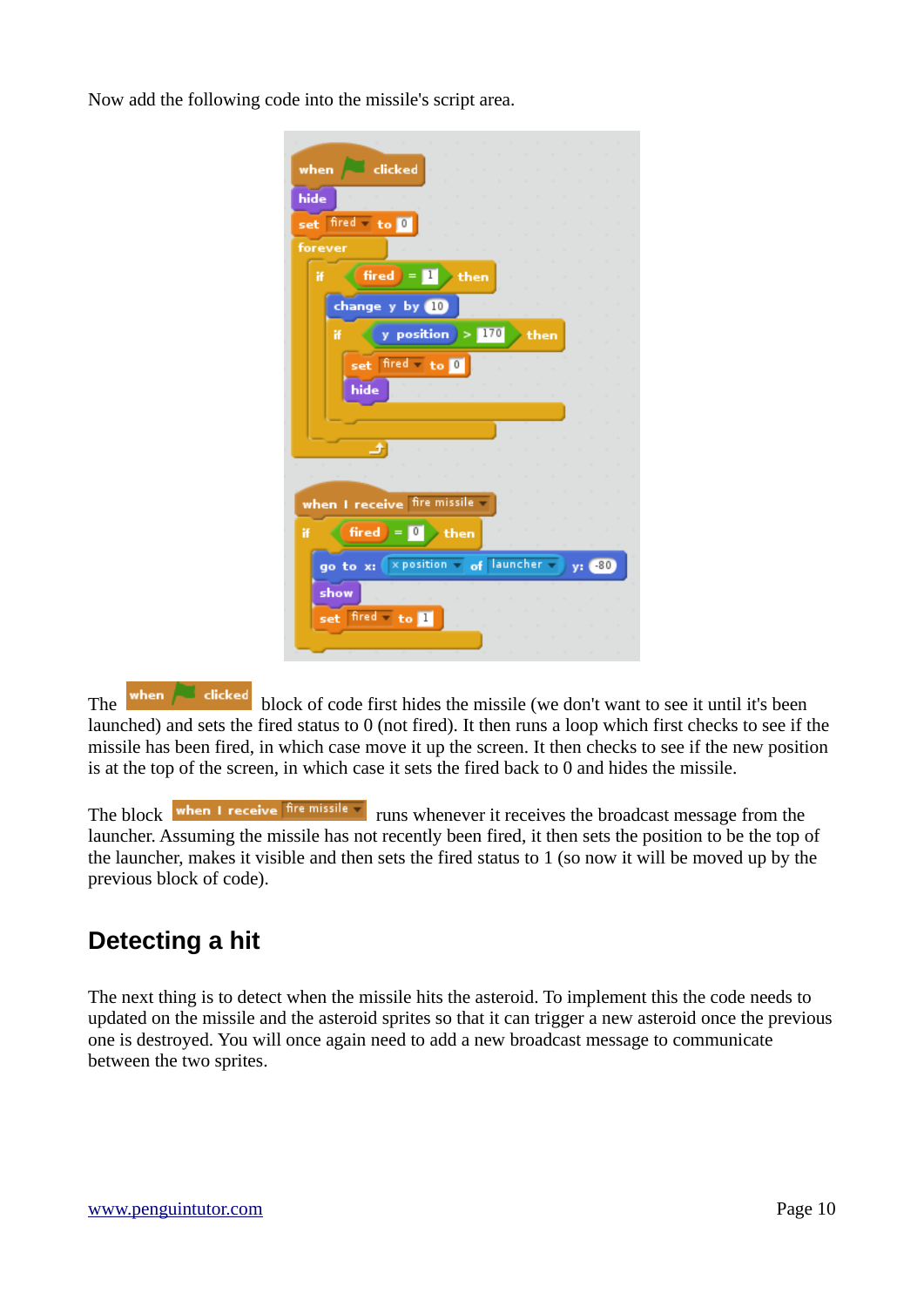Start by updating the missile's scripts to detect if the missile touches the asteroid.

| when dicked                        |
|------------------------------------|
| hide                               |
| set fired - to 0                   |
| forever                            |
| fired $=$ $\blacksquare$ then<br>Ħ |
| change y by <b>D</b>               |
| y position $> 170$<br>Ħ<br>then    |
| set fired to 0                     |
| hide                               |
|                                    |
| touching Asteroid - ?<br>Ħ<br>then |
| <b>broadcast</b> hit asteroid -    |
| set fired to <b>U</b>              |
| hide                               |
|                                    |
|                                    |

You just need to add the code from if touching Asteroid downwards.

This code detects if the missile hits the asteroid and if it does then sends the broadcast message "hit asteroid" and sets the fired status to 0 and hides the missile.

Next on the asteroid add the following code block in addition to the one that is already there.



At the moment this just moves the asteroid to a random position near the top of the stage. This means that the next asteroid could appear at any position from the left to the right of the stage, or anywhere in between.

# **Keeping score**

You now have a playable game, but to be able to compare how well you did with your friends then it's a good idea to add a score variable to track how many asteroids you manage to hit.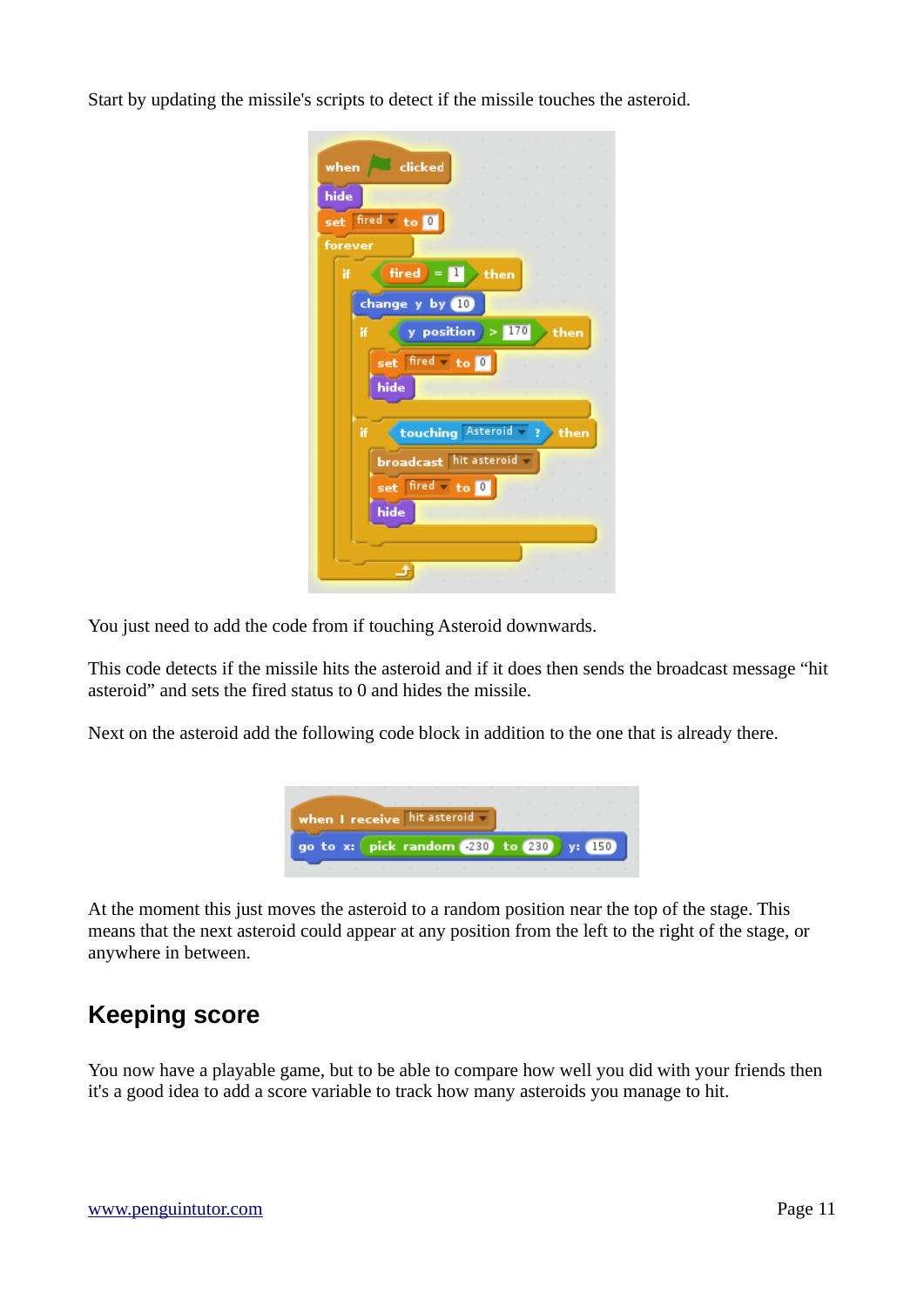You will need to create a new variable called score. This can be created "for all sprites" so it can be created under any of the sprites. Next update the asteroid's scripts to add the two new score related blocks shown below:

| when dicked                                  |
|----------------------------------------------|
|                                              |
| set score - to 0                             |
| y: 150<br>go to x: 0                         |
| repeat until $\langle$ y position<br>$-170$  |
| change y by (4)                              |
|                                              |
| Game Over!<br>for <b>2</b> secs<br>say       |
| stop all                                     |
|                                              |
|                                              |
| when I receive hit asteroid                  |
| go to x: pick random 280 to 280<br>150<br>v: |
| score<br>change<br>Ьv                        |
|                                              |

The first is to set the score to zero when starting the game and then the other increases the score every time that the missile hits an asteroid.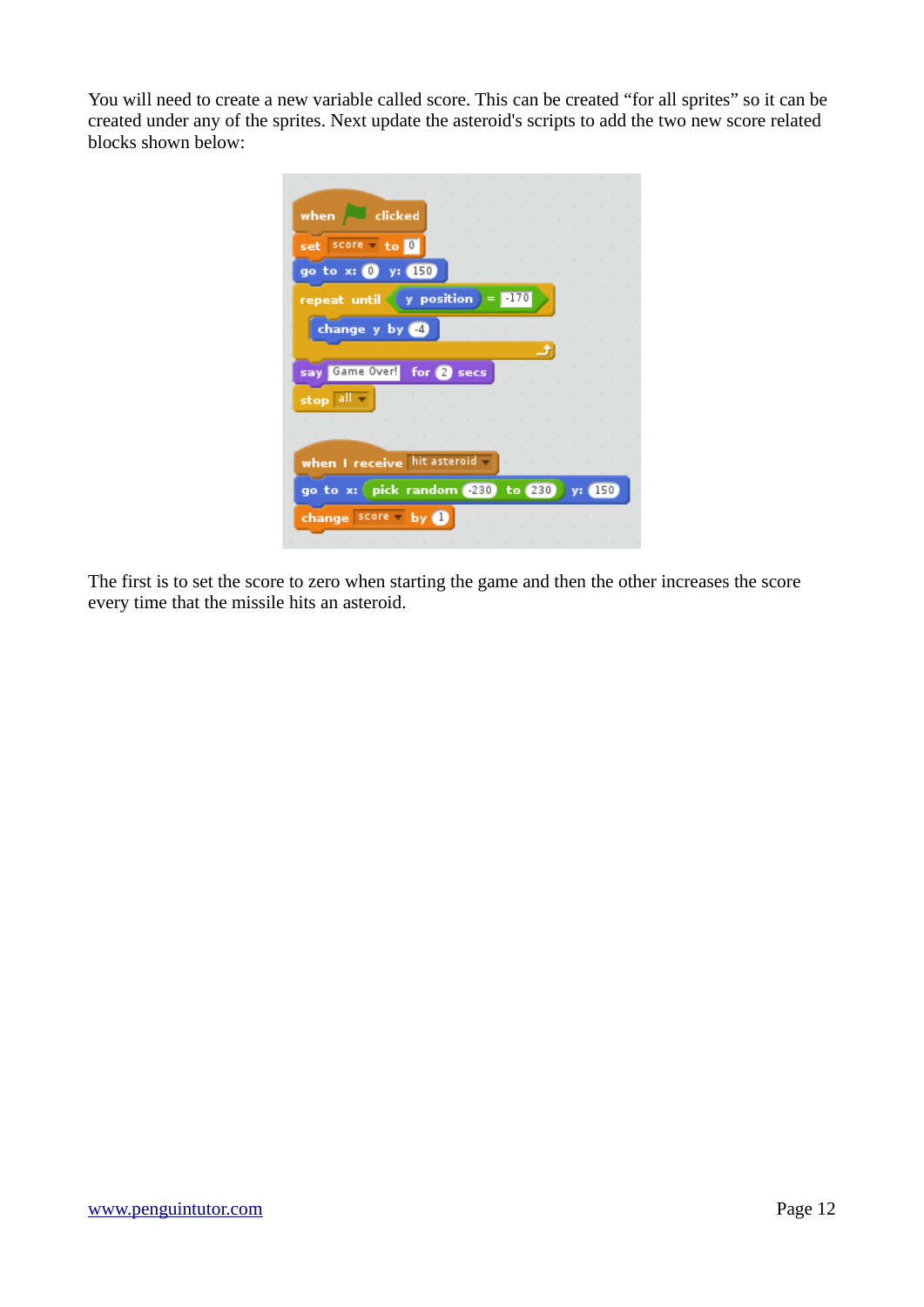# **Add an LED output**

You have used electronic inputs in the form of some push button switches, but now it's time to add an output. The most simple form of output is an LED which lights up when a GPIO pin is set high. This is what you should add here. As well as the LED you will also need to add a 220Ω resistor. The resistor limits the amount of current to protect the LED as well as the Raspberry Pi. The resistors are colour coded and for a 220Ω resistor it would normally have 4 bands of colours: red, red, brown and gold.



The LED and resistor should be added to the circuit as shown below:

The resistor can be connected either way around, but the LED needs to be connected so that the longer lead is connected to the breadboard where the grey wire is and the shorter lead to the resistor.

Turning the LED on and off is as simple as turning the GPIO port high and low. You can do this by updating the existing script on the Asteroid.